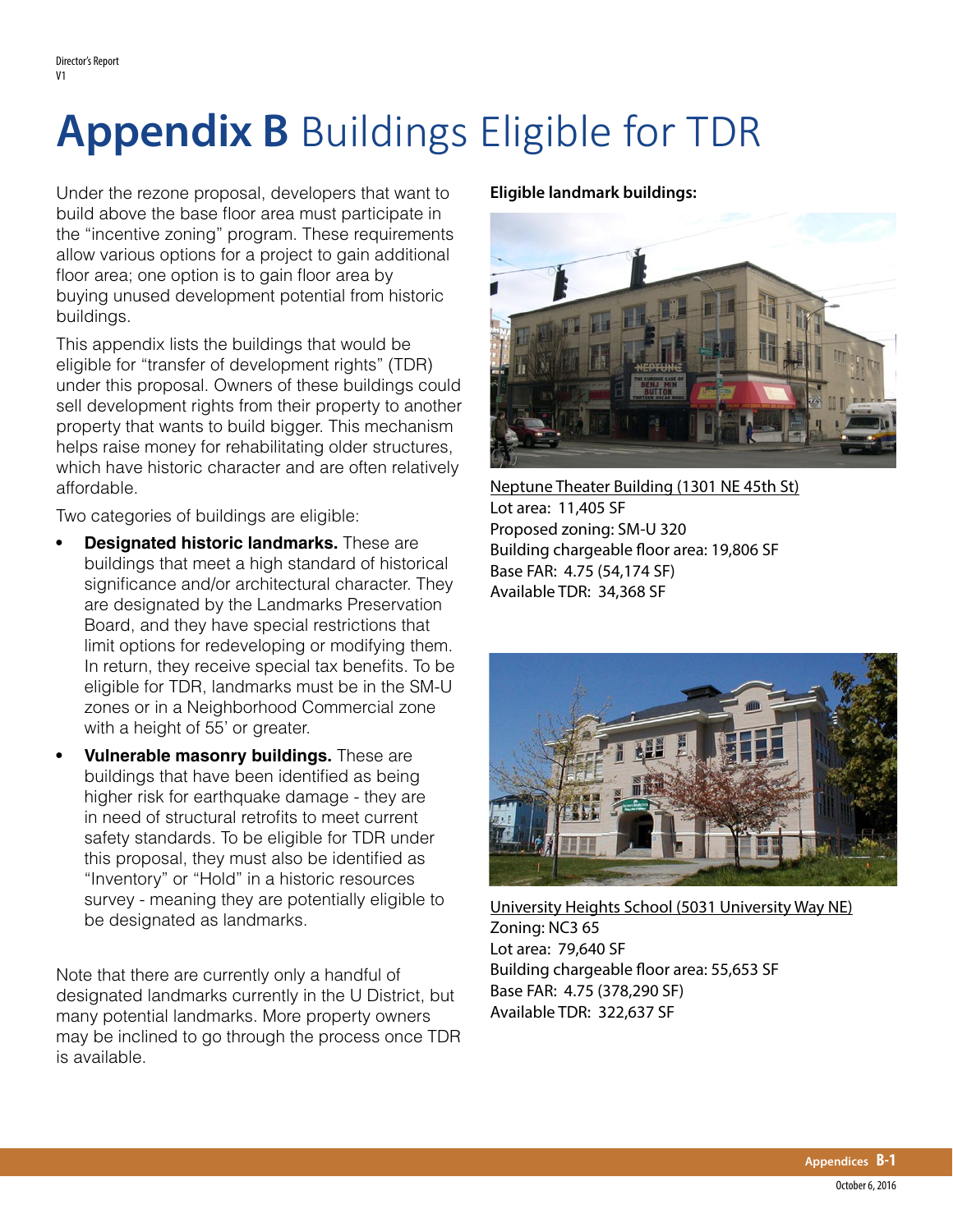

Fire Station #17 (1010 NE 50th St) Proposed zoning: NC3 75 Lot area: 10,500 SF Building chargeable floor area: 23,537 SF Base FAR: 4.75 (111,801 SF) Available TDR: 88,264 SF



United Methodist Episcopal (4142 Brooklyn Ave NE) Proposed zoning: SM-U/R 240 Lot area: 8,240 SF Building chargeable floor area: 12,550 SF Base FAR: 3.2 (26,368 SF) Available TDR: 13,818 SF



Wilsonian Apts Ballroom (4710 University Way NE) Zoning: NC3 65 Lot area: 14,834 SF Building chargeable floor area: 79,374 SF Base FAR: 4.75 (70,462 SF) Available TDR: 0 SF

**B-2 Appendices**  October 6, 2016